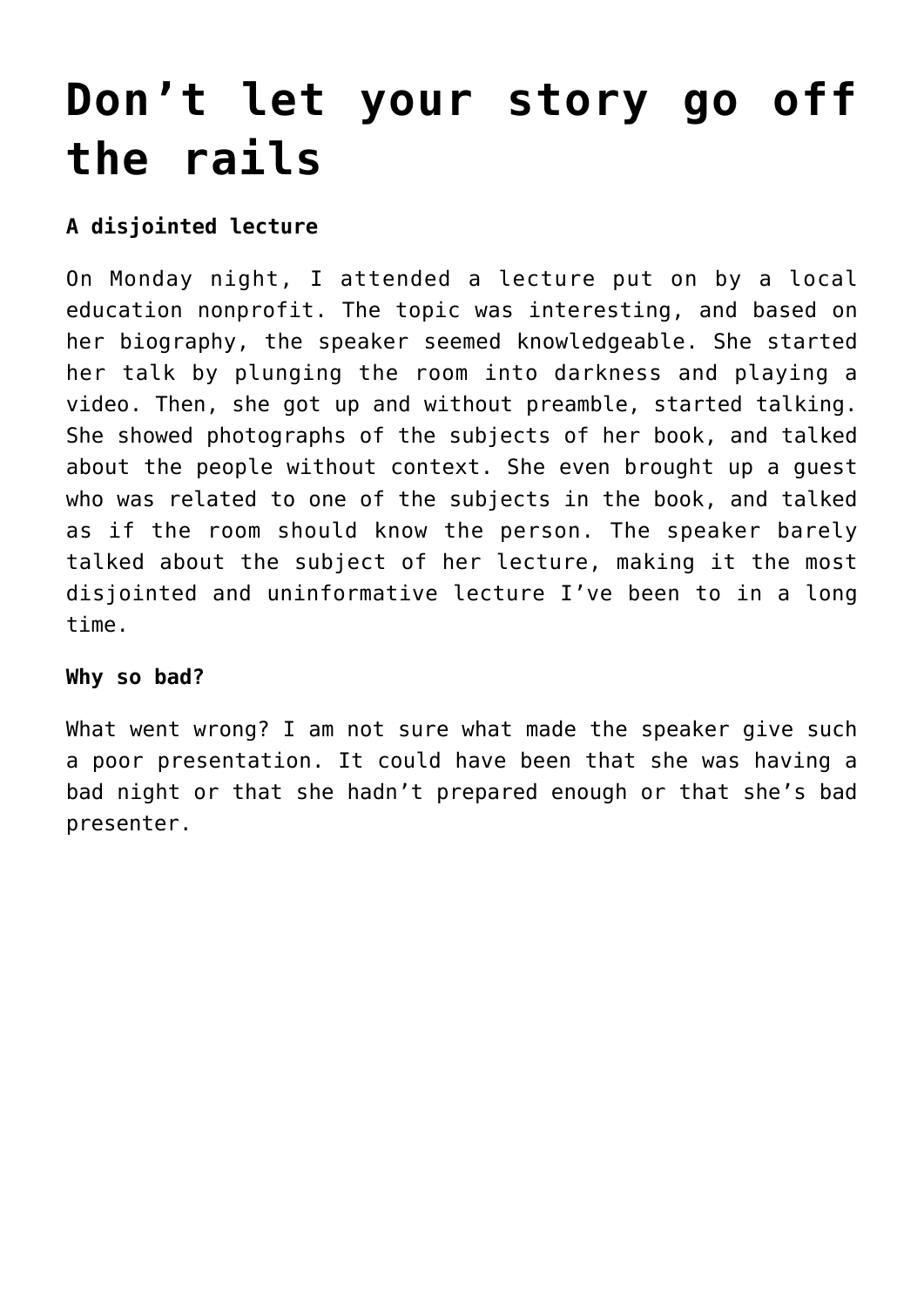

Story time Photo by Lina Kivaka from Pexels

## **Always seek best practices**

One thing I know for sure: This presentation could have been much better if the speaker followed the following storytelling rules:

## *1) Have a beginning, middle and end*

Avant-garde cinema often plays with these elements (starting at the end, etc.), but in traditional (and clear) storytelling you start at the beginning and conclude at the end. That's a story arc that is easy to follow.

#### *2) Don't make assumptions*

When you are the expert, you may assume that everybody knows what you know. But that is not so. You have to fill in details and information for those in your audience you may not know everything there is to know about your subject.